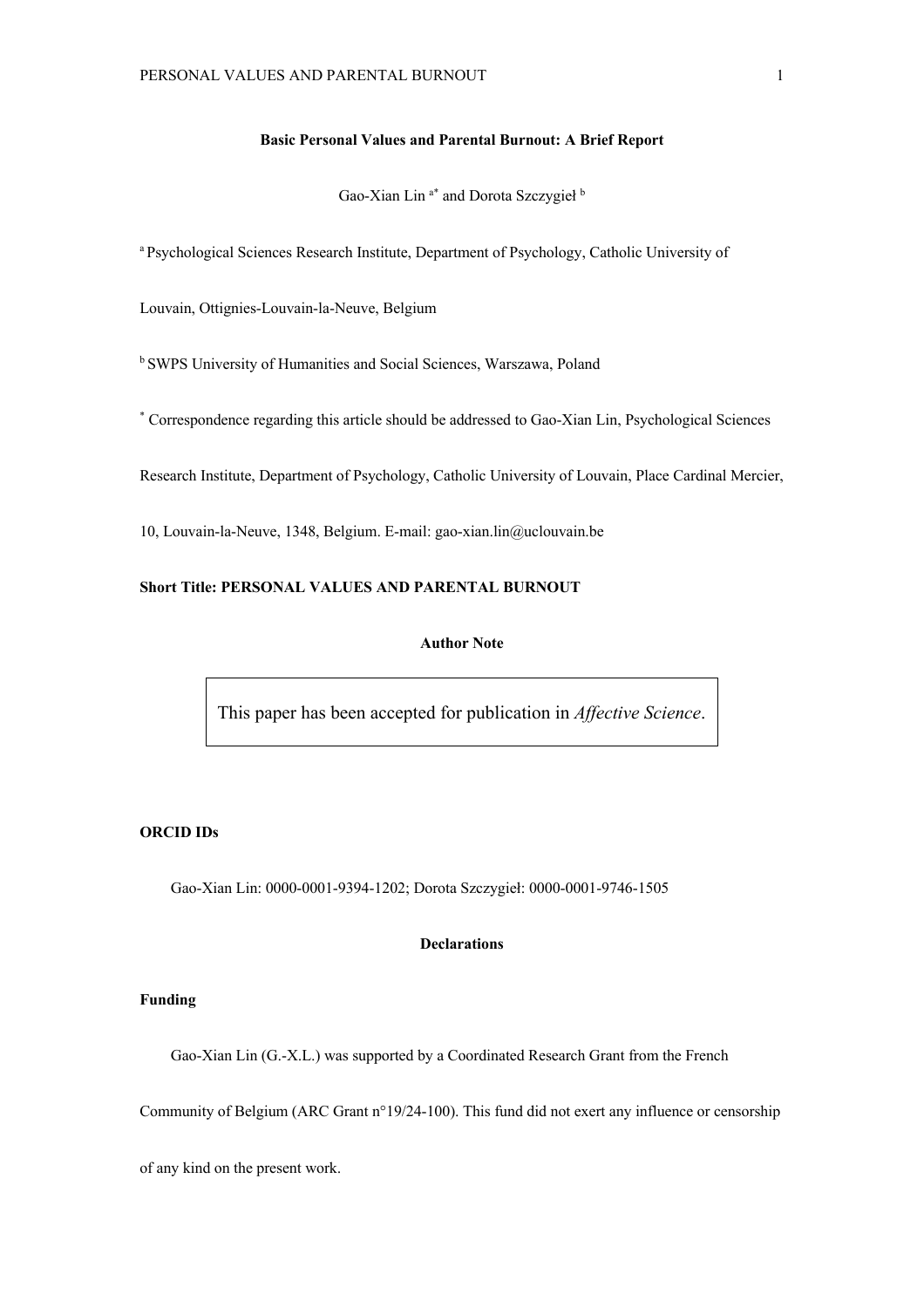## **Conflicts of Interest/Competing Interests**

There are no conflicts of interest.

## **Ethics Approval**

The study was carried out in accordance with the provisions of the World Medical Association Declaration of Helsinki. All study procedures were approved by the Ethics Committee of the SWPS University of Social Sciences and Humanities Poland (WKE/S 2021/4/VI/103), by which human subjects' protection is ensured.

#### **Availability of Data and Material**

The study reported in this article was not formally preregistered. However, the database of study

variables and the supplementary material have been made available on a permanent third-party archive,

Open Science Framework: https://osf.io/ufmdv/?view\_only=bcdbe5518e864d73b987a94eb36e5aac

## **Informed Consent**

Informed consent to participate the study was obtained from all individual participants.

### **Code Availability**

Not applicable.

# **Author's Contributions**

Both authors contributed equally to the paper; their names are in alphabetic order. Both authors also approved the final version of the manuscript for submission.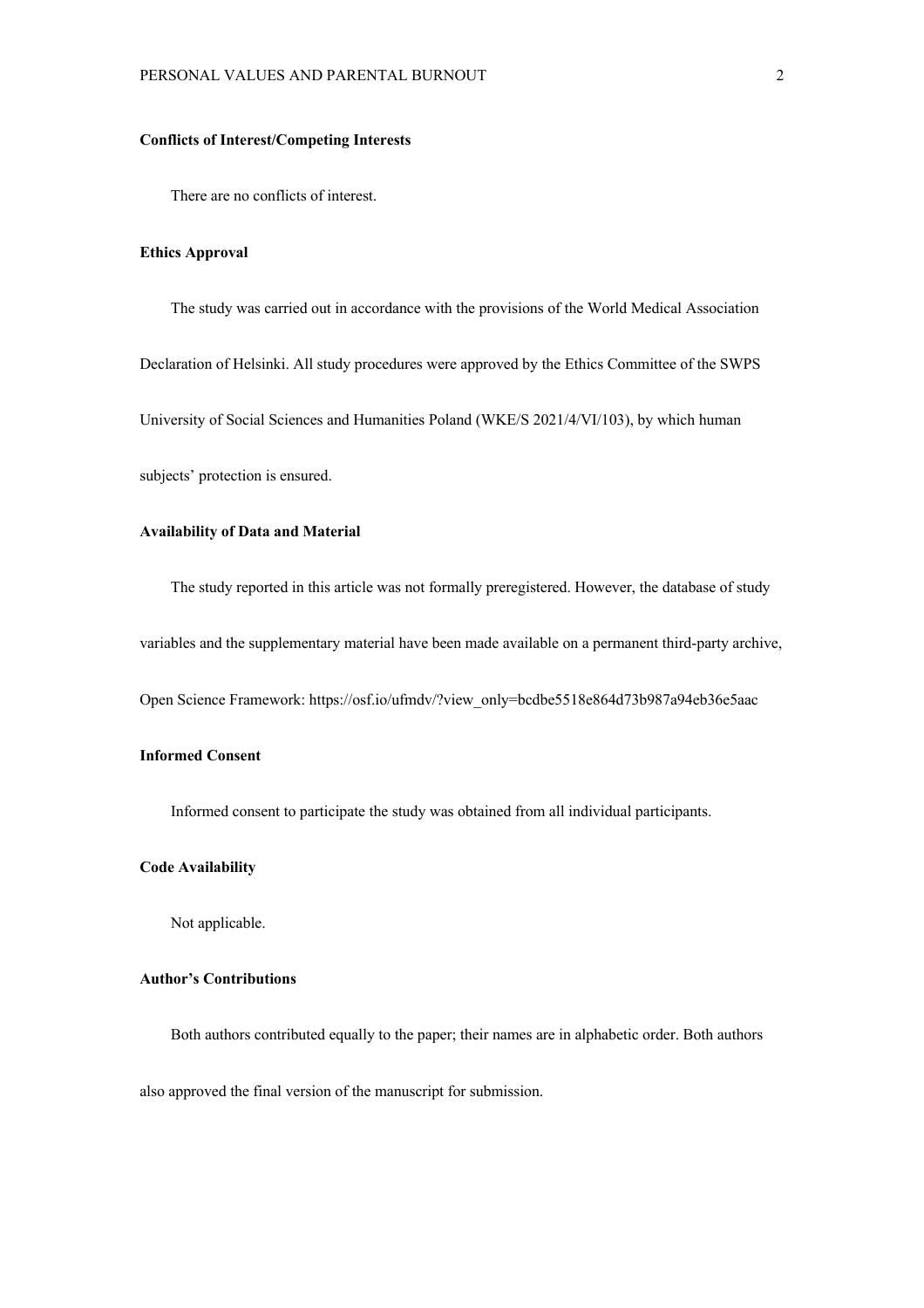#### **Abstract**

Recent evidence has shown that Western parents are five times more vulnerable to developing parental burnout than parents in other parts of the world. It has also been found that this augmented susceptibility is explained by the group tendency of individualism cultural value that prevails in Western societies. Still, whether this relation observed at the group mean level across countries can be generalised to the association of personal value with parental burnout across individuals has not yet been explored. In order to address this question, the current study collected a sample of 643 Polish parents and assessed their report of value priorities and parental burnout. The results demonstrated that individual-level values indeed predict susceptibility to parental burnout. Specifically, parents are more susceptible to parental burnout when prioritising values that emphasise power and achievement, whereas prioritising benevolence protects parents from parental burnout. Associations between parents' gender, personal values, and parental burnout were also examined. Consistent with previous studies, fathers reported fewer parental burnout symptoms compared to mothers. However, gender differences in parental burnout were not mediated by personal values, nor did parents' gender moderate the effect of personal values on burnout. In sum, together with previous results obtained at the society level, our finding points out the role of values in predicting parental burnout. A possible future direction of research was discussed: examining the affective mechanism (e.g., parental regulation of emotions) underlying the relationship between personal values and parental burnout.

*Keywords*: culture, individualism, parental adjustment, parenting stress, perfectionism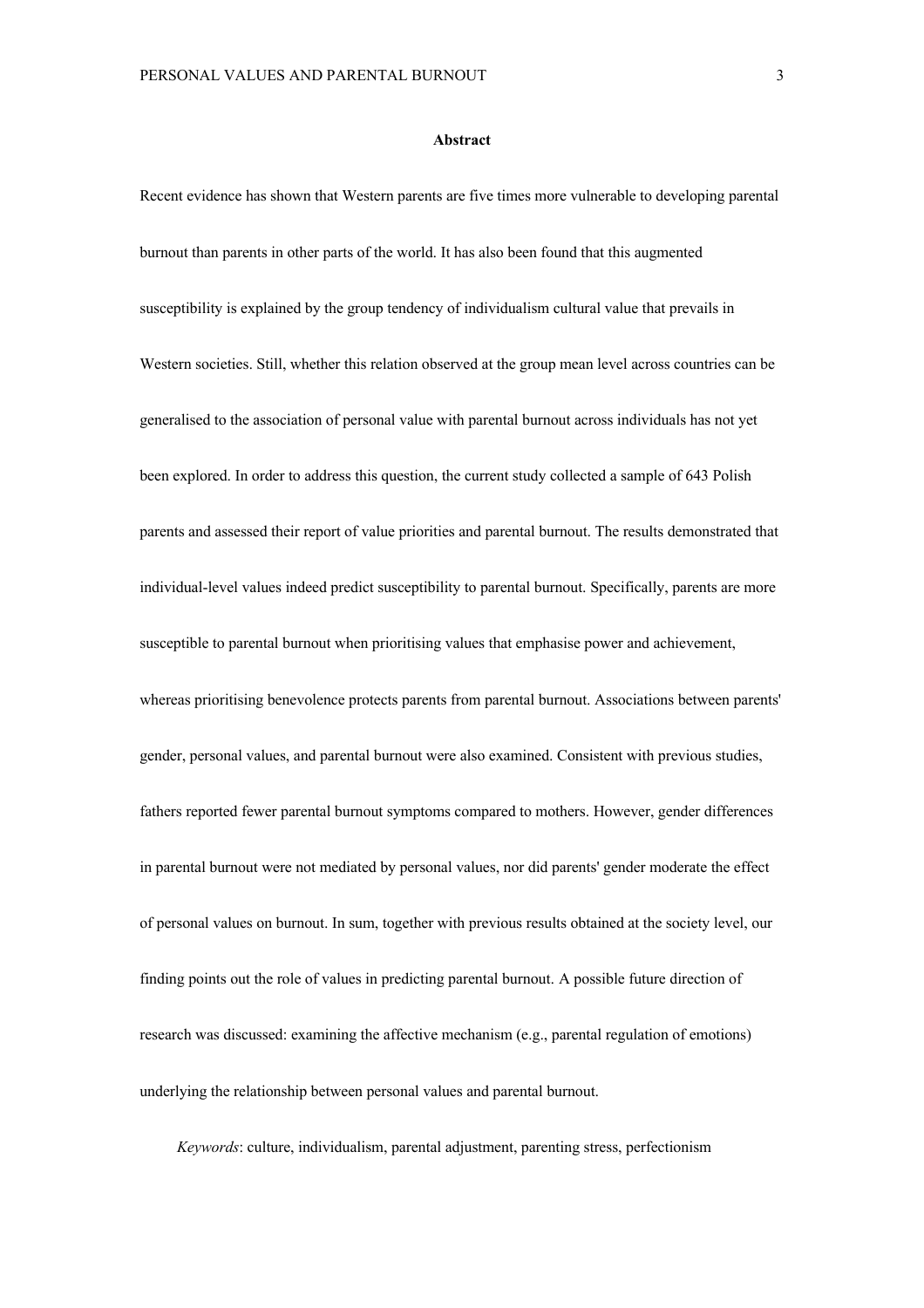## **Basic Personal Values and Parental Burnout: A Brief Report**

## **1. Introduction**

Parental burnout (PB) is a chronic stress-related disorder experienced in the parental role, which encompasses experiences of exhaustion in the parenting role, emotional distancing from children, loss of parental fulfilment, and contrast between the previous and current parental self (Roskam et al., 2018). Due to its global prevalence and alarmingly harmful consequences, PB has been identified as one of the most worrying conditions and growing public health issues (Gruber et al., 2020; Mikolajczak et al., 2021). Specifically, recent studies showed that PB would induce a dysregulation in the hypothalamic-pituitary-adrenal axis (Brianda et al., 2020), leading to enhanced cortisol levels that might eventually harm parents' both physical (e.g., diabetes, hypertension, fractures; Chiodini et al., 2019) and mental health (Holsboer & Ising, 2010; e.g., suicidal and escape ideations; Mikolajczak et al., 2019). Although PB has been observed worldwide, it mainly affects Western parents. In Roskam et al.'s (2021) study that examined the relationship between the mean levels of PB and group tendency of individualism-collectivism cultural value (Hofstede, 2001) across countries, Western parents are five times more likely to develop this syndrome compared to non-Western parents. This enhanced susceptibility of Western parents to PB is related to higher group tendency of individualism (lower tendency of collectivism) cultural value in the West, even with economic inequalities across countries and individual and family characteristics controlled for.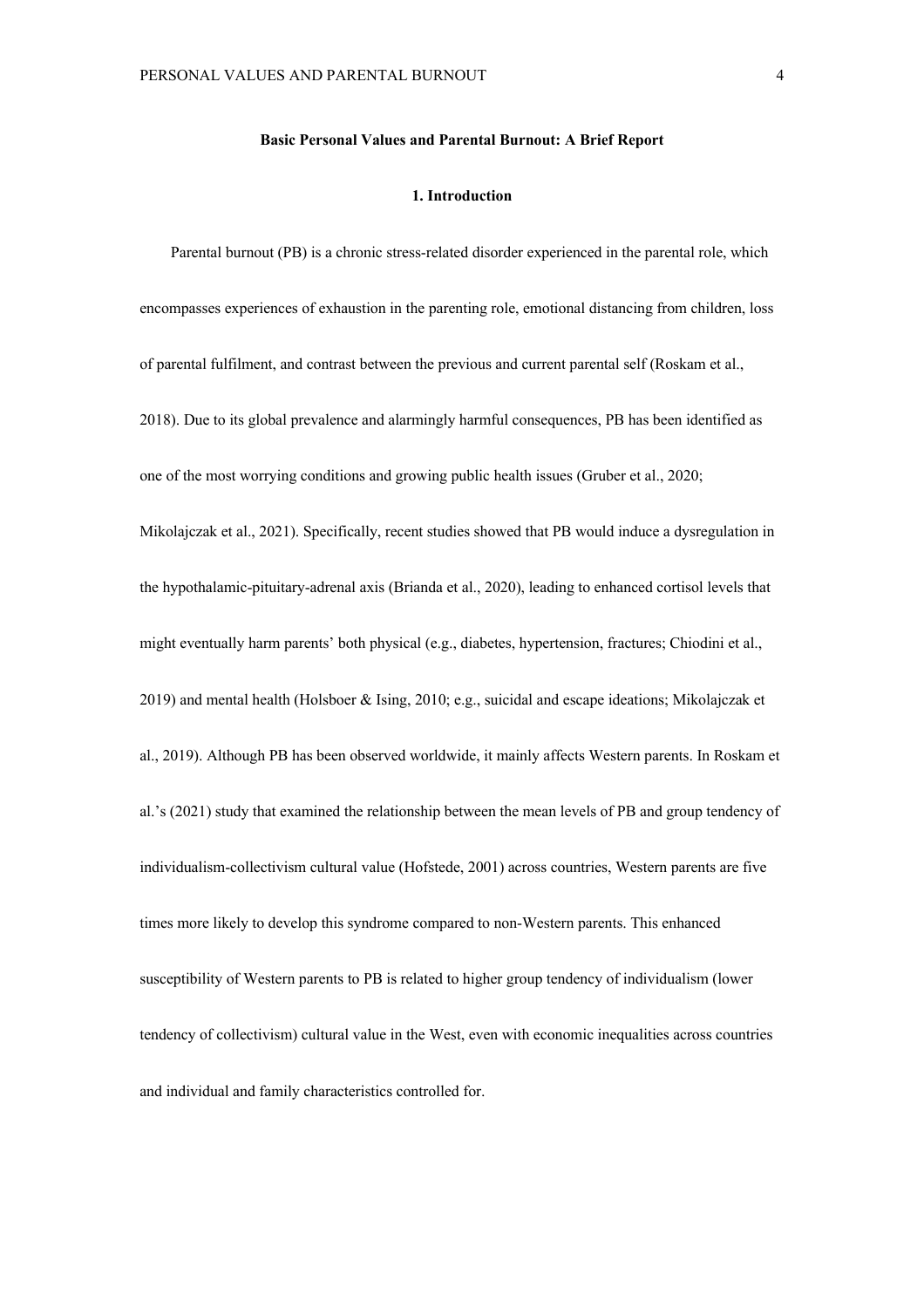Despite Roskam et al. (2021) providing essential insights into the cultural values as determinants of PB at the group mean level, we cannot ascertain whether the relationships can be directly generalised to the association of PB with personal cultural values across individuals. The present study was thus designed to fill this gap by exploring whether and how personal cultural values (i.e., individualistic and collectivistic cultural values) contribute to PB. In order to assess those, we followed Schwartz's (1992) Theory of Basic Human Values (Sagiv et al., 2017; Sortheix & Schwartz, 2017), which postulates that personal values are cognitive representations of motivational goals, reflecting what individuals consider crucial and worthy (Schwartz, 1992). According to their subjective importance, ten basic universal values are ordered in hierarchies (i.e., priorities), which further influences an individual's thoughts, behaviours, and well-being (Bojanowska & Kaczmarek, 2021). Researchers further suggest that personal cultural values may be manifested by these ten personal value priorities (Schwartz, 1994; Suizzo, 2007). Specifically, individualism will be manifested in attaching more importance to five personal values: power, achievement, hedonism, stimulation, self-direction. In contrast, collectivism will be manifested in prioritising the other five personal values: universalism, benevolence, tradition, conformity, and security (also see Oishi et al., 1998).

Built on both Schwartz's model and Roskam et al.'s (2021) findings, it is reasonable to expect that personal values related to individualism positively predict PB, whereas personal values related to collectivism negatively predict PB; such effects are beyond and over sociodemographic factors. Nevertheless, as indicated in previous studies (see Kağıtçıbaşı, 1996, 2005; Tamis-LeMonda et al.,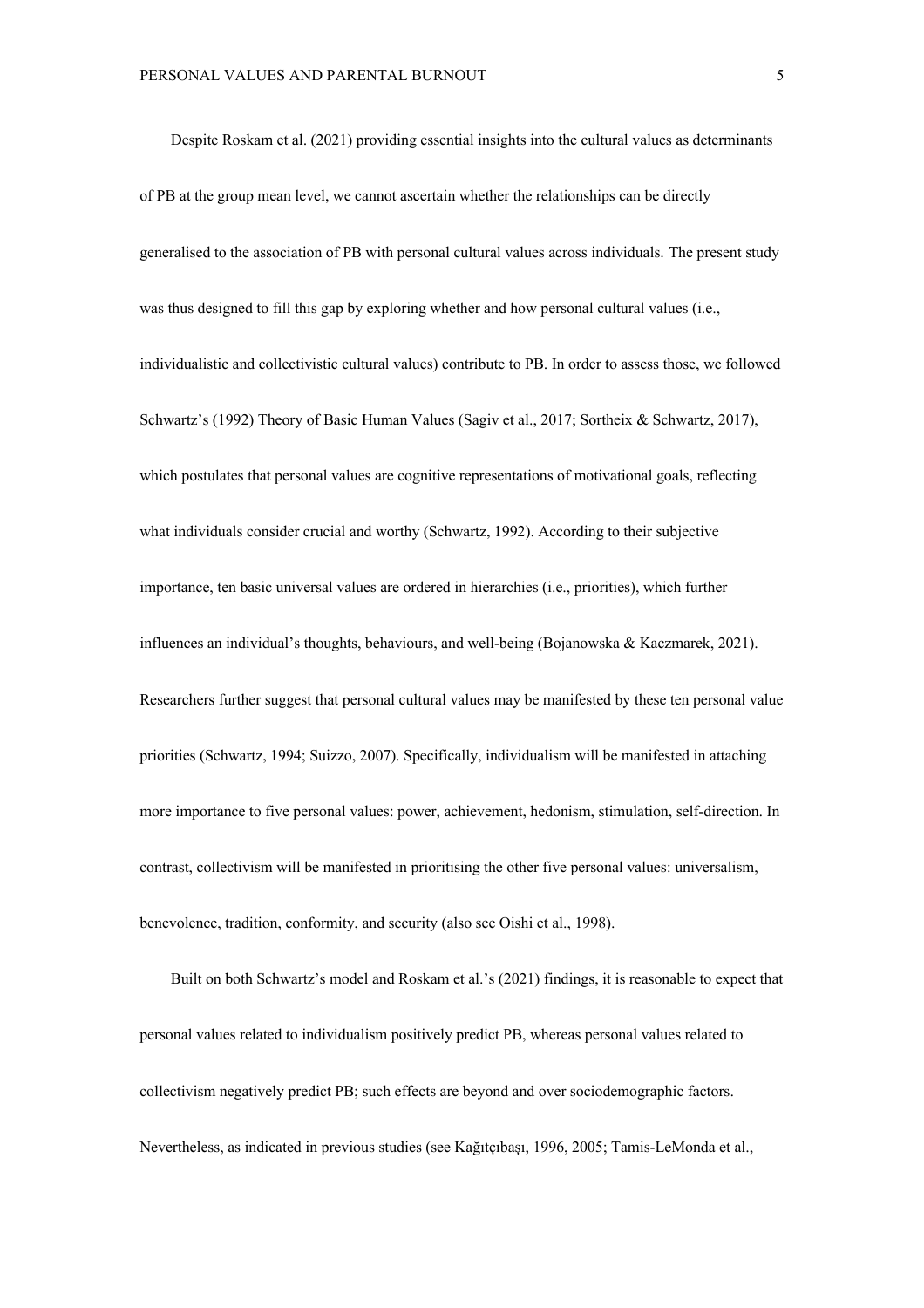2008 for a related discussion), individuals may prioritise different components (e.g., nuanced personal cultural values) of individualistic-collectivistic cultural value and thus have different personal adjustment. We, therefore, assume that differentiating individualistic-collectivistic cultural values into finer personal cultural values, as we will do (five personal values for individualistic and collectivistic cultural values, respectively), might uncover subtle effects of values on parental burnout. However, given a dearth of research examining the relationship between personal cultural values and well-being in the parenting context to formulate nuanced hypotheses, we chose to explore our research question in an exploratory manner.

## **2. Method**

#### **2.1 Participants**

Data were collected from a sample of 643 Polish parents (60.2% mothers) who live with at least one child in the same household. They were, on average, around 38 years old (*M* = 37.65 years, *SD* = 7.08). Of all the parents participating in the study, 81.2% raised their child/children with the father/mother of the child(ren), 10.1% were single parents, 5.8% raised their child(ren) with a partner who was not the father/mother of their child(ren) (i.e., step-family), and 2.6% lived in a multigeneration family. Two parents (0.3%) answered "other" in relation to their family type.

Overall, the participants had from 1 to 10 children living with them  $(M = 1.79; SD = 0.91)$  and 0 to 8 biological children ( $M = 1.77$ ;  $SD = 0.84$ ). Of all the families, 43.7% raised one child, 40% two children, 12% three children, 3.1% four children, and 1.3% more than four children. Among them,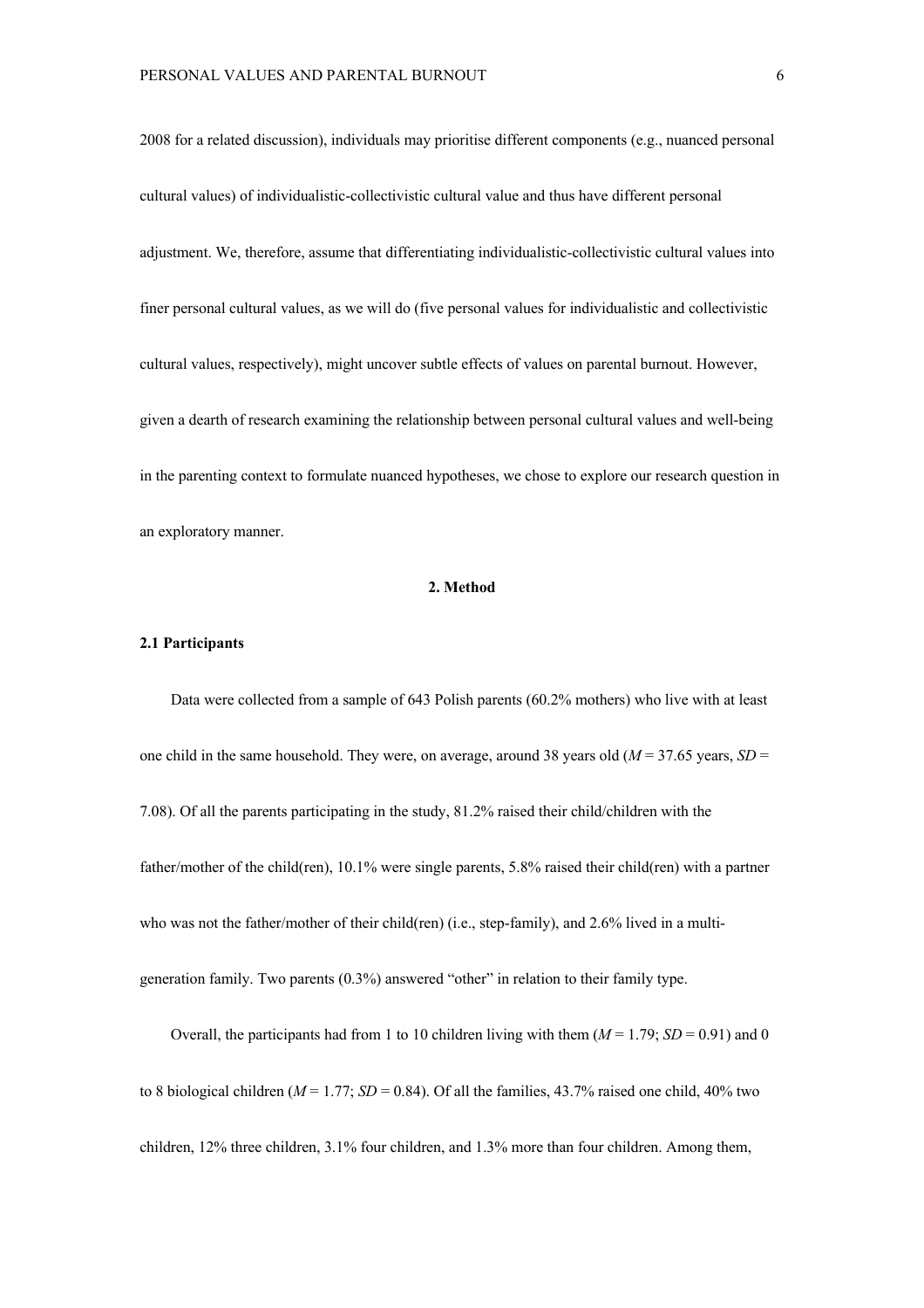3.6% reported having a child with disabilities. The age of the oldest (or only) child ranged from 0 to 36 years ( $M = 10.08$ ,  $SD = 6.35$ ), and the age of the youngest child ranged from 0 to 28 years ( $M = 6.63$ ,  $SD = 5.27$ ). The participants ticked "0" if the child was younger than one year. The participants declared spending on average five hours per day  $(M = 5.47, SD = 3.14)$  in direct contact with their child(ren), excluding bedtime and simply sharing the same household.

Of all the respondents, 5.4% reported that they had completed elementary school, 20.4% were high school graduates, 23.4% had a bachelor's degree, 17.1% had a university degree, and 33.4% had completed postgraduate studies. Two parents (0.3%) did not report their education level. Most study participants (88%) reported being professionally active (full-time or part-time employment). Most of the study participants lived in a city (44.5%) or town (38.7%), while a minority lived in a rural area (16.8%). The participants also defined the profile of their neighbourhood: 72.9% reported that they lived in an average neighbourhood, 22.9% in an affluent one, and 4.2% in a disadvantaged neighbourhood. All participants lived in Poland and were native Polish.

### **2.2 Procedure**

The study was posted online on Qualtrics. The participants were recruited through advertising on social media (Facebook, parenting websites), the SONA research pool (an online research pool consisting of students who wish to participate in research studies as part of their educational experience) and word of mouth. Only those who had (at least) one child living at home were eligible to participate in the study.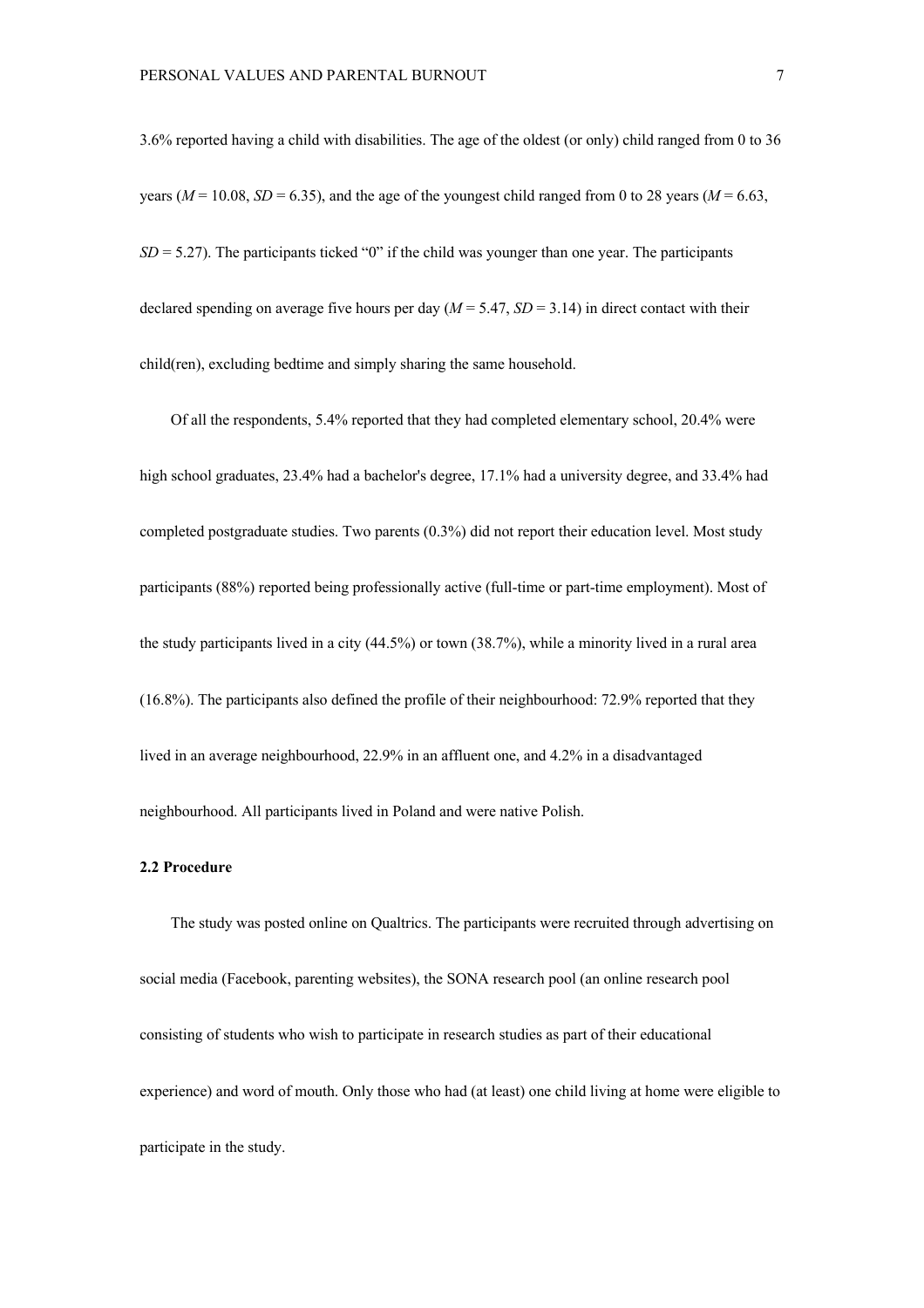Participants were asked to complete an online questionnaire upon giving informed consent, which allowed them to withdraw at any stage without having to justify their withdrawal. They were also assured that the data collected would be kept confidential and used for research purposes. The participants were volunteers, and no remuneration was offered for participation. Data were collected from mid-October 2020 to mid-February 2021.

## **2.3 Measures**

Below we have provided basic information about the measures used in the study. A comprehensive description of the instruments (for assessing personal values and parental burnout) can be found in the Online Supplemental Material (OSM).

## *2.3.1 Sociodemographic Factors*

Participants reported on gender, age, educational level, number of children in the household, number of biological children, age of the oldest child, age of the youngest child, family type (two parents, single parent, step-family, multi-generational family, other), employment status (paid professional activity: yes/no), having a child with disabilities (yes/no), hours spent with the child(ren) per day, profile of the neighbourhood (disadvantaged, average, prosperous), place of residence (village, town, city).

## *2.3.2 Personal Values*

To measure what participants valued in their lives according to Schwartz's ten values model, we used the Polish version of the Twenty Item Values Inventory questionnaire (TwIVI). The original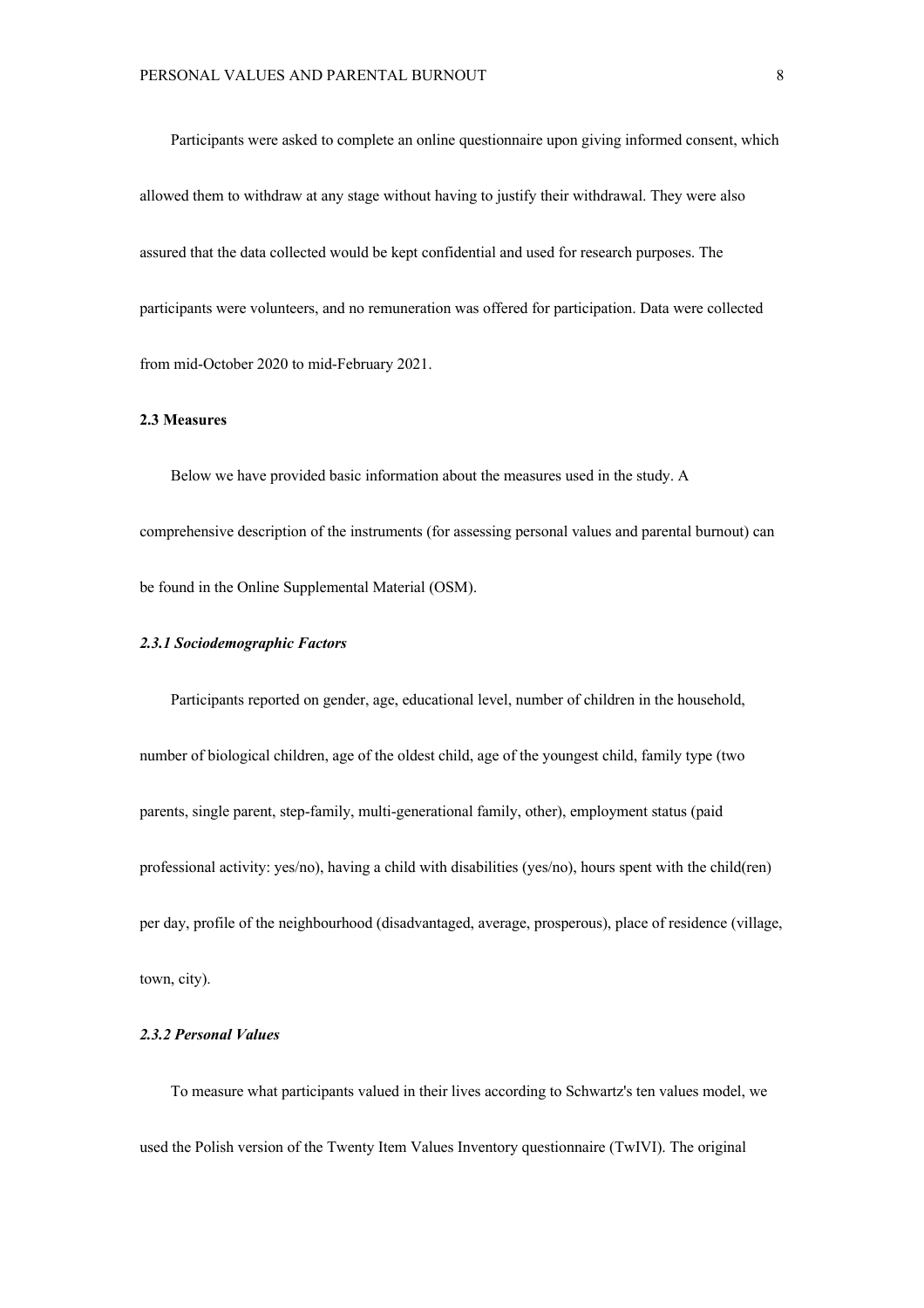version of TwIVI was developed by Sandy et al. (2017), who, based on rigorous psychometric methods, selected 20 items from the Portrait of Values Questionnaire (PVQ; Schwartz & Bardi, 2001). Following Sandy et al.'s (2017) item selection, we derived the corresponding items from the wellvalidated Polish version of PVQ (Cieciuch, 2013). Using the current dataset, we applied both network analysis and multidimensional scaling to test the validity of the Polish version of TwIVI, and the results corroborated its sound structural and constructed validity (see S1. Psychometric Performances of Measures in the Online Supplemental Material for more detail).

TwIVI is a brief measure of values composed of 20 short verbal portraits of individuals, two portraits for each of the ten values. Each description portrays the person's goals and aspirations, beginning or ending with the words: 'He/she thinks', 'He/she believes', or 'This is important to him/her'. The descriptions for each value are as follows: conformity ('S/he believes s/he should always show respect to his/her parents and to older people. It is important to him/her to be obedient'.), tradition ('Religious belief is important to him/her. S/he tries hard to do what his/her religion requires'.), benevolence ('It is very important to him/her to help the people around him/her. S/he wants to care for their well-being'.), universalism ('S/he thinks it is important that every person in the world be treated equally. S/he believes everyone should have equal opportunities in life'.), self-direction ('S/he thinks it is important to be interested in things. S/he likes to be curious and to try to understand all sorts of things'.), stimulation ('S/he likes to take risks. S/he is always looking for adventures'.), hedonism ('S/he seeks every chance s/he can to have fun. It is important to him/her to do things that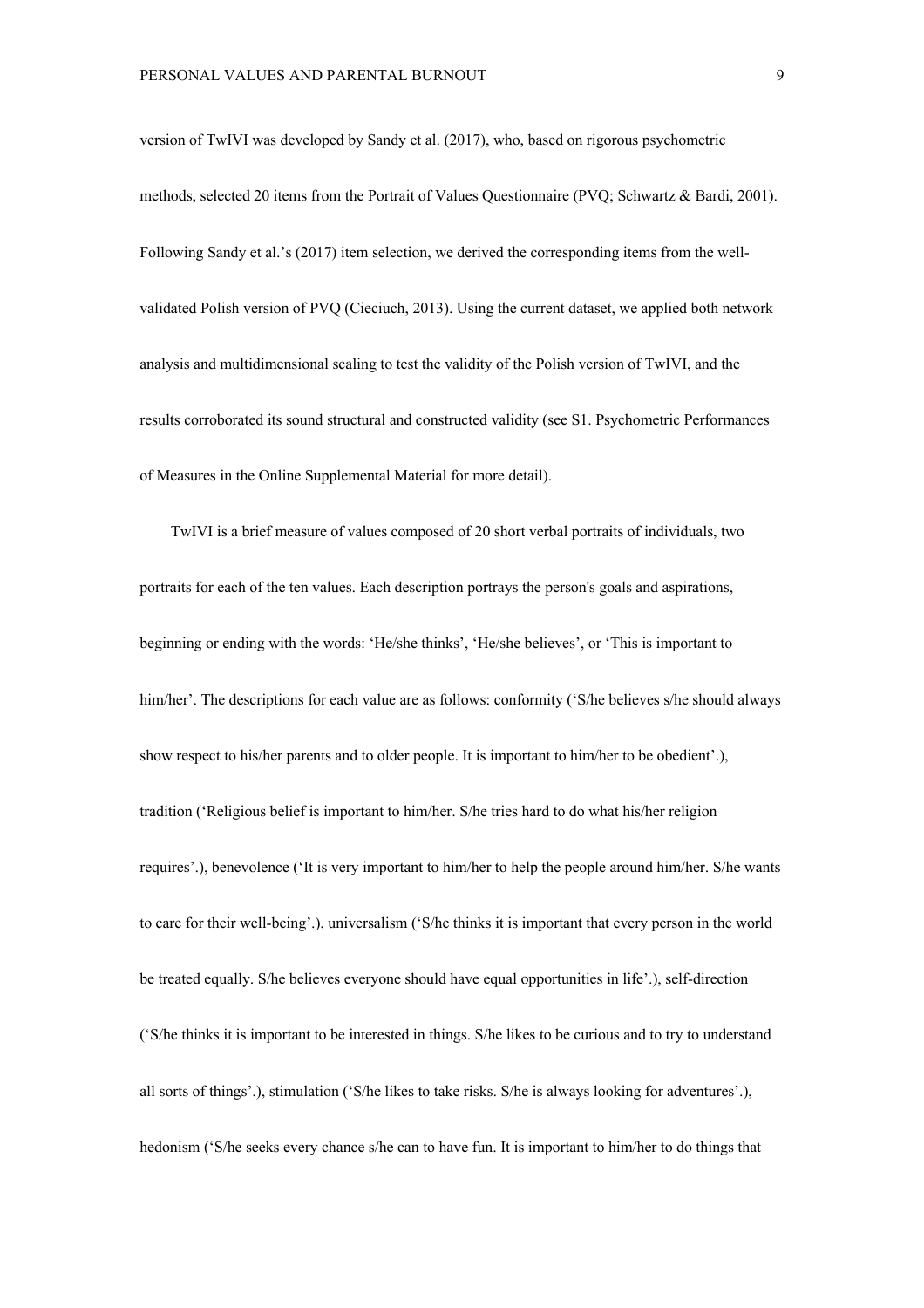give him/her pleasure'.), achievement ('Getting ahead in life is important to him/her. S/he strives to do better than others'.), power ('S/he always wants to be the one who makes the decisions. S/he likes to be the leader'.) and security ('It is important to him/her that things are organised and clean. S/he really does not like things to be a mess'.). Participants were asked to rate on a scale from 1 ('not at all like me') to 6 ('very much like me') how similar or dissimilar they are to the portrayed person.

To demonstrate the reliability of the measurement, we applied two approaches. First, as only two items represented each value dimension, we analysed the correlations between the items. The results showed that items within the same dimension were all significantly correlated  $(p < .05)$ , with most correlation coefficients being around .30–.60 (with security, whose correlation coefficient was .10, forming an exception). Second, we analysed Cronbach's alpha and Spearman-Brown statistics for each value score. Most Cronbach's alpha and Spearman-Brown statistics for each value score were around .52–.81 (with security, whose Cronbach's alpha and Spearman-Brown statistic was both .17, forming another exception).

#### *2.3.3 Parental Burnout*

Parental burnout was assessed with the Parental Burnout Assessment (PBA, Roskam et al., 2018; Polish version by Szczygieł et al., 2020). The PBA is a 23-item questionnaire (e.g., 'I feel completely run down by my role as a parent'.). Items are rated on 7-point Likert scales: from 0 (*never*) to 6 (*every day)*. Items were summed to form a global score. The Cronbach's α of the global score in the current sample was .97.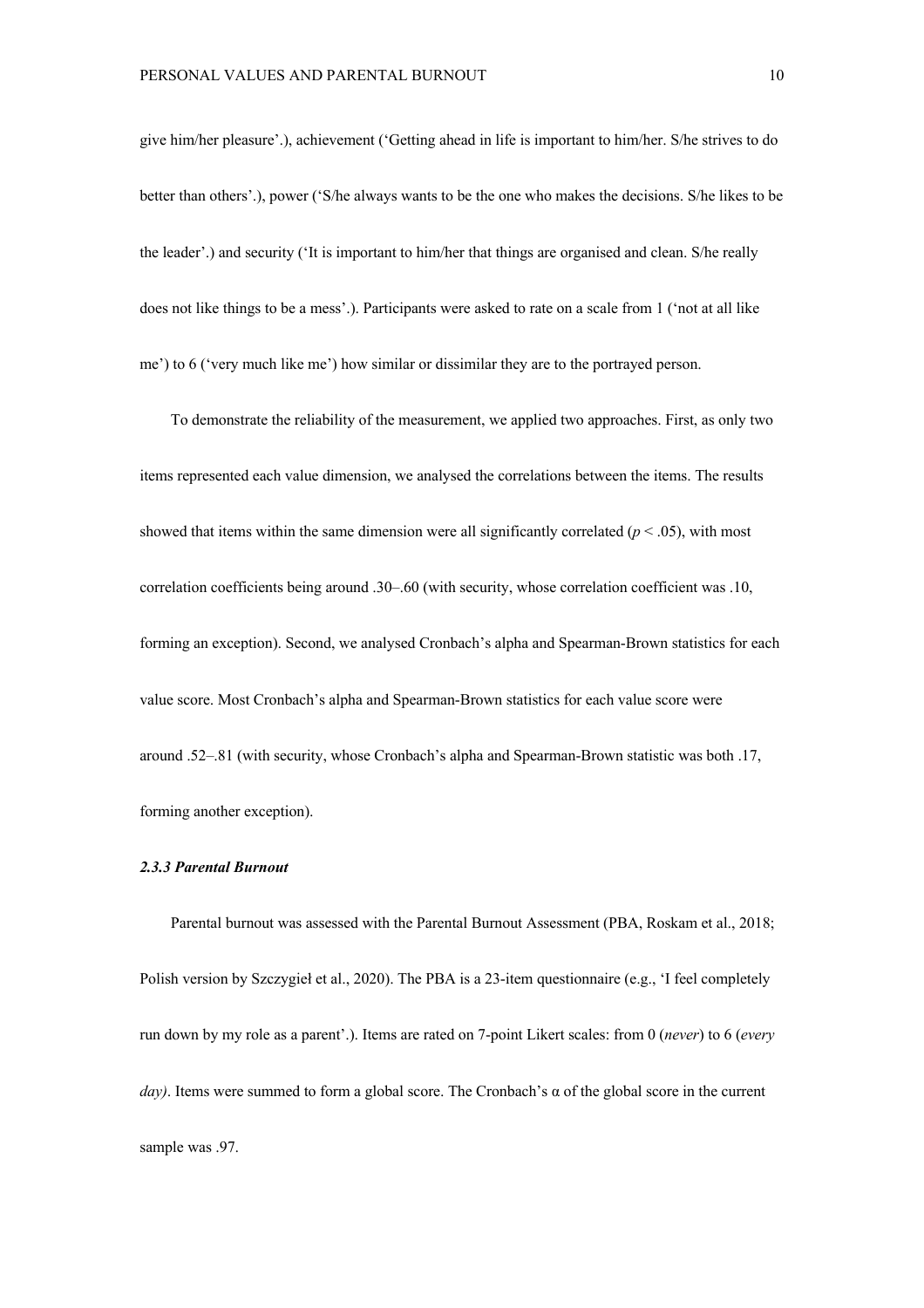#### **2.4 Analysis Strategy**

Following Schwartz's (1992) suggestion, we centred each value score by subtracting the mean of all twenty value items for each individual before our analyses. A two-step hierarchical regression was conducted to examine the unique effects of personal values on PB, as well as to test whether such effects extend beyond sociodemographic factors. In the first step, sociodemographic factors were simultaneously entered for predicting PB. In a second step, personal values were introduced into the model. As mentioned earlier, all ten personal values can be related to PB, and therefore, they should all be included in the model to examine their unique effects. However, due to the centring procedure performed for each value, a linear dependence between them was likely, preventing us from entering all centred values simultaneously into the same regression model (see Schwartz, 1992 for detailed explanation). To address this issue, we would conduct bivariate correlation analyses of personal values and PB to include only those values found to be significantly associated with PB in the second step of the regression model. All analyses were performed using SPSS 25.

#### **3. Result**

#### **3.1 Preliminary Analyses**

Table 1 shows descriptive statistics and correlations between study variables. Benevolence (*r*(641)  $= -0.21, p = 0.000$ , universalism ( $r(641) = -0.13, p = 0.001$ ), conformity ( $r(641) = -0.09, p = 0.023$ ) and tradition  $(r(641) = -10, p = .015)$  correlated negatively with PB, whereas achievement  $(r(641) = .29, p$  $=$  .000) and power ( $r(641) = .30$ ,  $p = .000$ ) correlated positively. These results allow sole focus on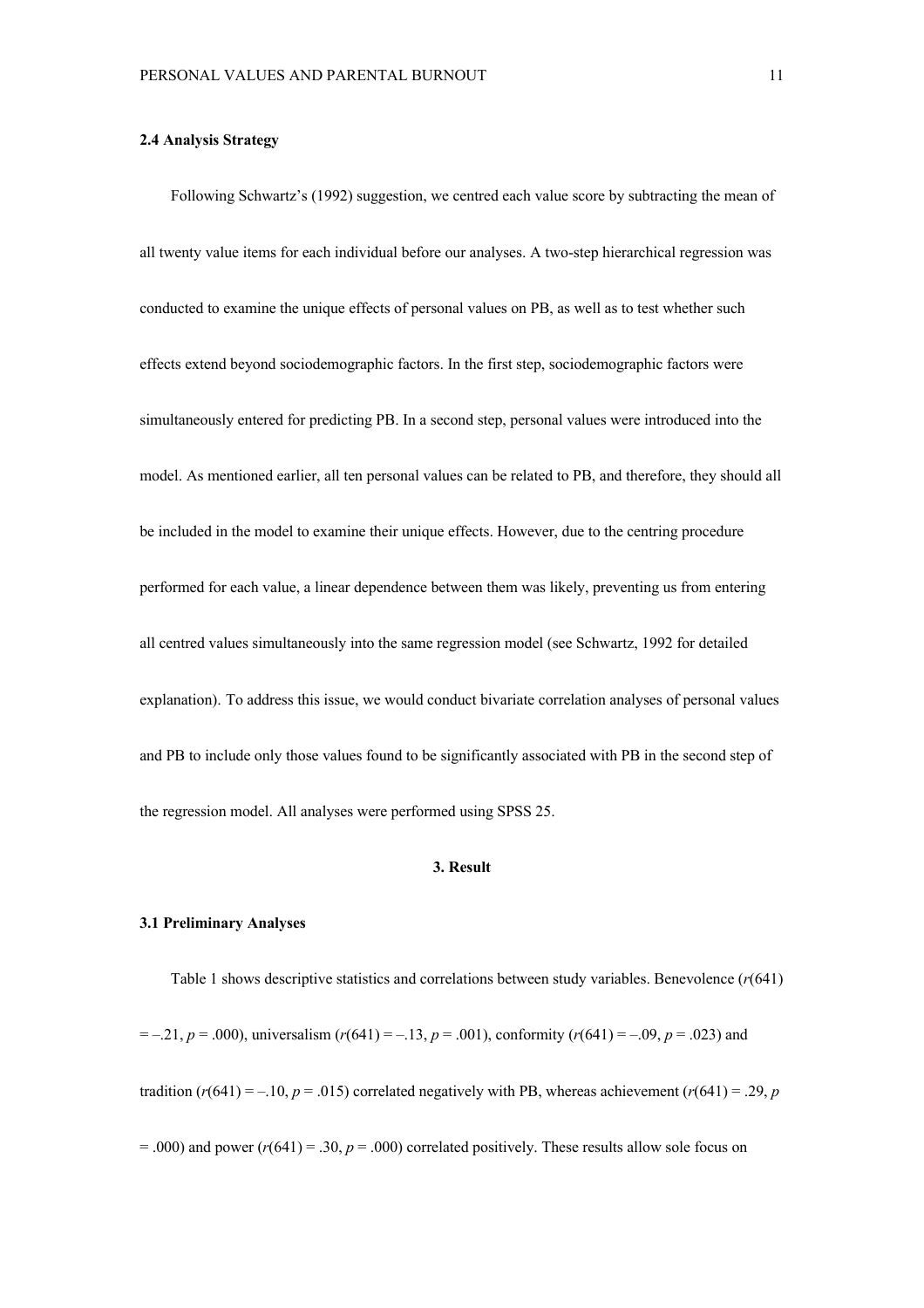examining unique effects of these six values in the following regression analyses and further check whether these effects are still significant after sociodemographic factors are controlled for.

## **3.2 Hierarchical Regression Analyses**

As depicted in Table 2, the full model explains 23% of the variance in PB. Among the variables entered in the first step, being a mother emerged as the strongest predictor of PB, beyond the effects of all other sociodemographic factors. The model with all sociodemographic factors as predictors explained 12.2% of PB altogether  $(p = .000)$ . In the second step, when six values were introduced into the regression equation, only benevolence, achievement, and power were significant in predicting PB (see step 2 in Table 2). The additional explanatory power of values for PB beyond sociodemographic factors was 13.0% (see Supplementary Analysis in the OSM for more discussion).

## **4. Discussion**

Does the way parents prioritise their values put them at risk for PB, as the results of Roskam et al. (2021) suggest? Indeed, our findings demonstrated that personal values contribute to PB. Nevertheless, our results further clarified the findings of Roskam et al. (2021) by showing which particular dimensions of personal cultural values measured at the individual level contribute to PB (Oishi et al., 1998; Schwartz, 1994; Suizzo, 2007). Specifically, parents experienced more PB symptoms when they prioritised power (emphasising social status or dominance over people and resources) and achievement (emphasising personal success by demonstrating competence according to prevailing cultural standards) values of individualism. In contrast, parents had fewer symptoms of PB when they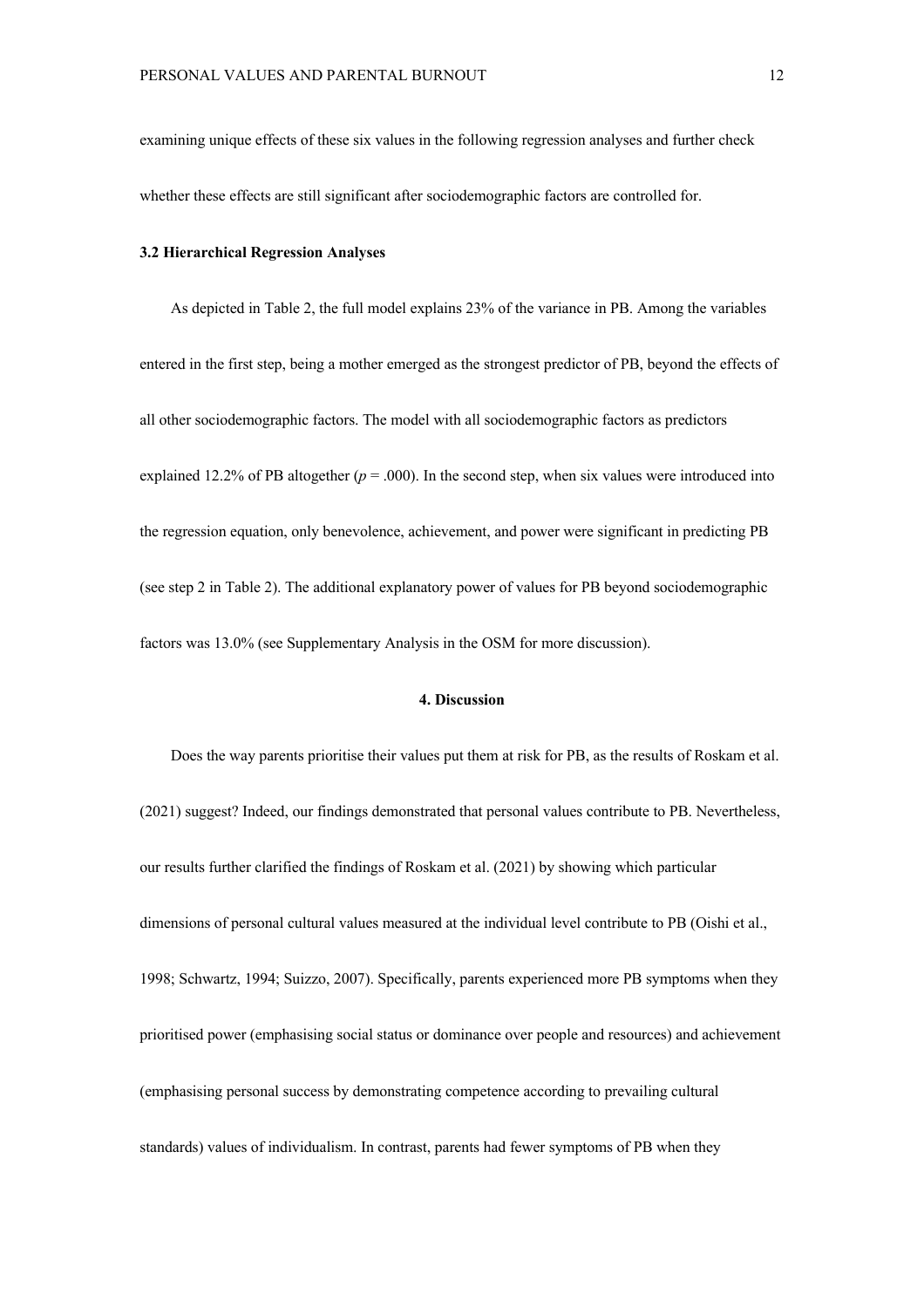prioritised benevolence (emphasising preservation and enhancement of the welfare of people with whom parents are in frequent contact) of the collectivism.

Besides, our findings are consistent with prior research (e.g., Roskam et al., 2021; Szczygieł et al., 2020) on whether and how sociodemographic factors, including parents' gender and age, employment status, neighbourhood profile, family type, and time spent with children predicted PB. As in previous studies, parents' gender appeared to be the most salient of these factors (i.e., the highest standardized beta in predicting PB), with mothers reporting more PB symptoms compared to fathers. Such a powerful predictive effect suggests that more attention should be paid to gender differences while examining the nature and antecedents of PB (for discussion, see Roskam & Mikolajczak, 2020). We conducted two sets of supplementary analyses to contribute to this endeavour. First, given that previous studies consistently demonstrate gender differences in value priorities (Schwartz & Rubel, 2005), we examined whether gender differences in personal value priorities explain gender differences in PB. Second, considering findings indicating that fathers tend to be more susceptible to PB antecedents than mothers (Roskam & Mikolajczak, 2020), we examined whether parents' gender moderates the predictive effects of personal values on PB. The results showed neither a mediating role of personal values in the relationship between parents' gender and PB, nor a moderating role of parents' gender in the relationship between personal values and PB (for a detailed discussion, see S2.2 Gender, Personal Values, and Parental Burnout of Supplementary Analysis in the OSM).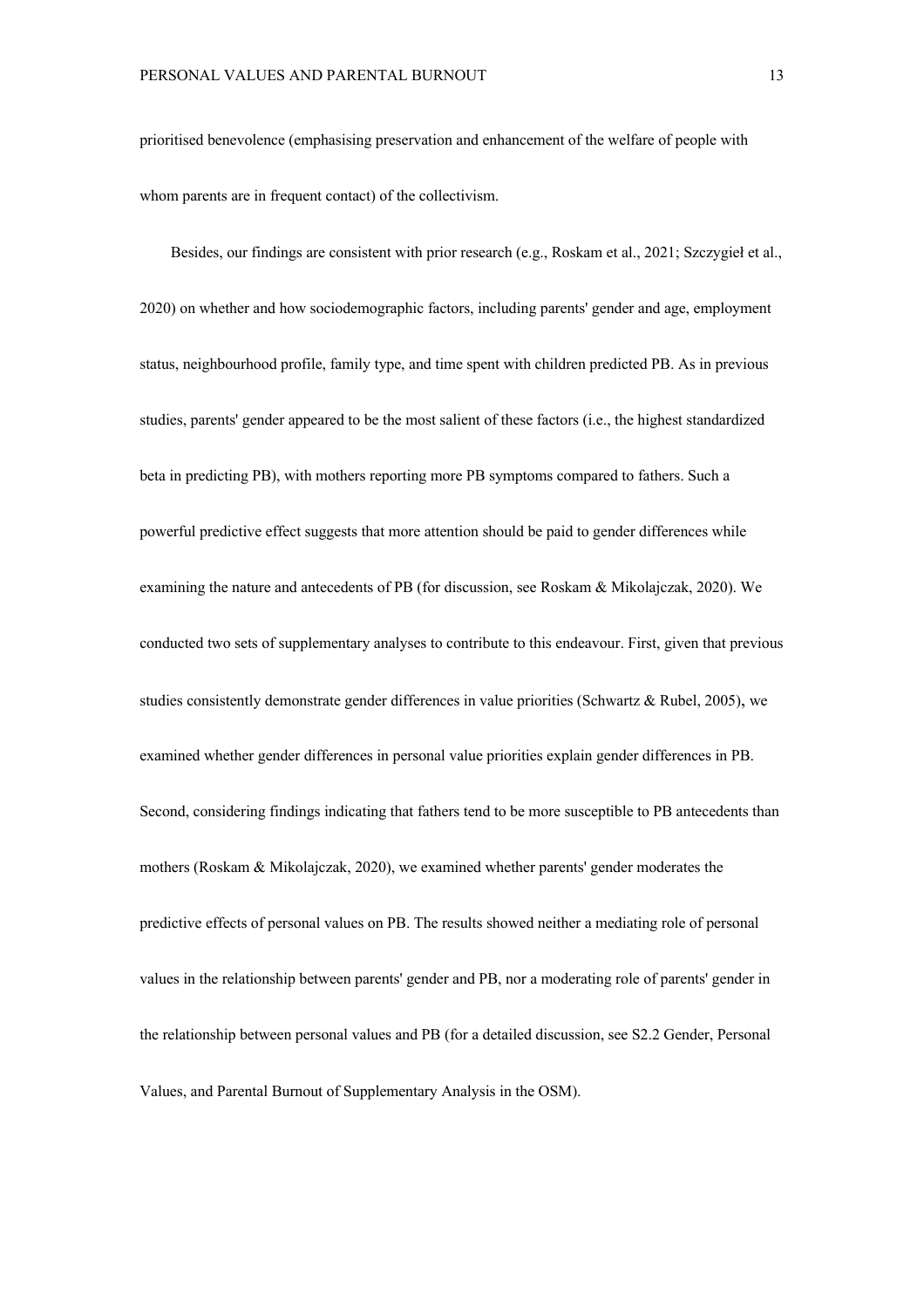Despite the cross-sectional and solely self-report research design limiting the causality interpretation, our finding provides important directions for future research. One fruitful research direction may be examining the underlying mechanism between personal values and PB. The affective mechanism, or specifically parental emotion regulation, seems to be a prominent candidate. The rationale for such reasoning could base on recent studies demonstrating that perfectionism in the parenting domain (associated with a greater emphasis on one's performance and achievements and more minor on concern for others; Zacharopoulos et al., 2021) intensifies the use of expressive suppression (a highly resource-consuming emotion regulation strategy), which ultimately exacerbates PB (Lin et al., 2021; Lin & Szczygieł, 2022). Second, our findings further provide implications for personal values research. Sortheix & Schwartz (2017) imply no direct relationship (or weaker, compared to other values) between subjective well-being and values that emphasise social growth (e.g., benevolence) and personal self-protection (e.g., achievement and power). Our results proved contrary to Sortheix and Schwartz's (2017) by showing that only these values are significant in predicting PB, which suggests that the effects of personal values on well-being may depend on the context (e.g., parenting) in which they are examined.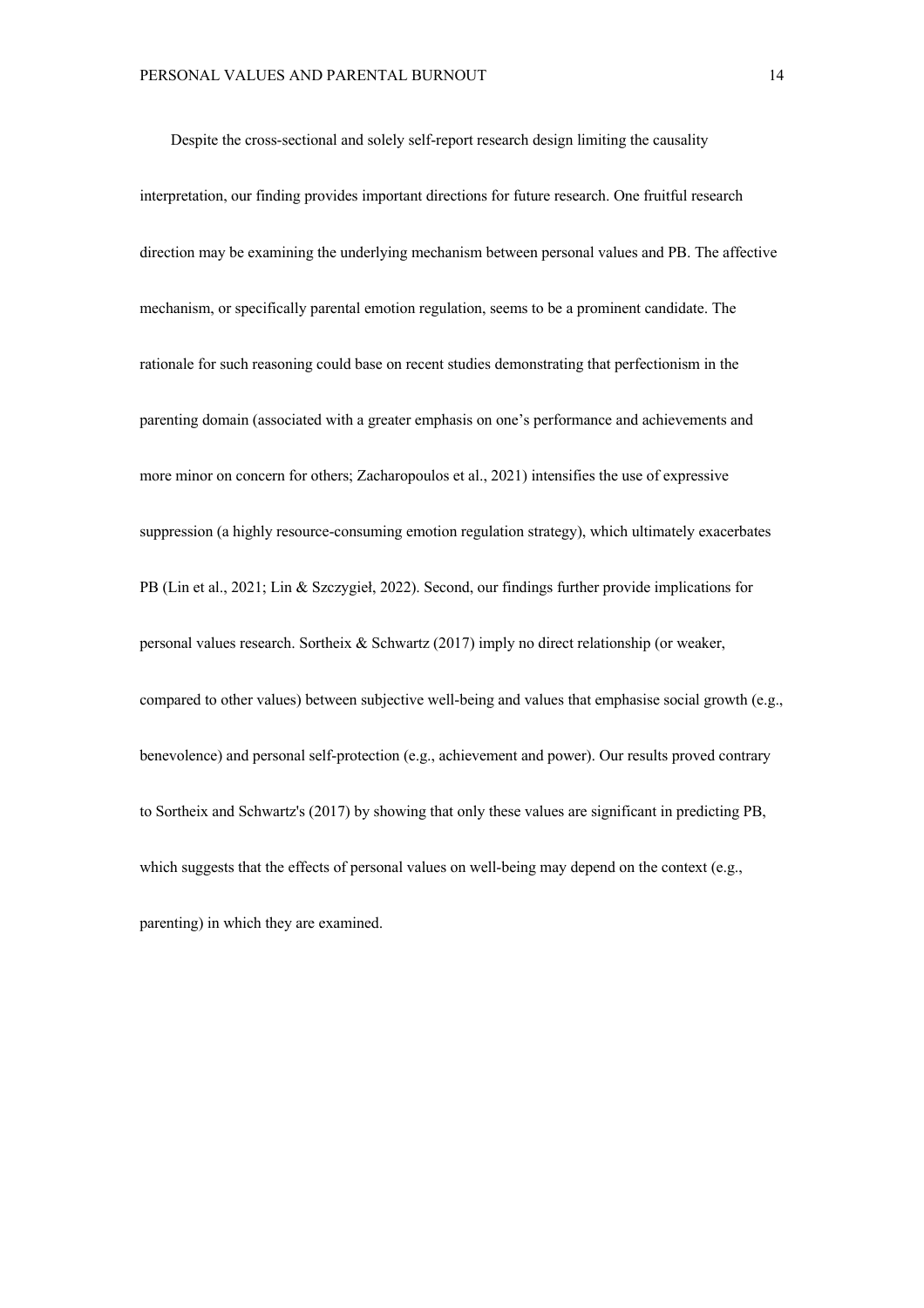## **5. Reference**

- Bojanowska, A., & Kaczmarek, Ł. D. (2021). How Healthy and Unhealthy Values Predict Hedonic and Eudaimonic Well-Being: Dissecting Value-Related Beliefs and Behaviours. *Journal of Happiness Studies*. https://doi.org/10.1007/s10902-021-00396-z
- Brianda, M. E., Roskam, I., & Mikolajczak, M. (2020). Hair cortisol concentration as a biomarker of parental burnout. *Psychoneuroendocrinology*, *117*, 104681.

https://doi.org/10.1016/j.psyneuen.2020.104681

- Chiodini, I., Ramos-Rivera, A., Marcus, A. O., & Yau, H. (2019). Adrenal Hypercortisolism: A Closer Look at Screening, Diagnosis, and Important Considerations of Different Testing Modalities. *Journal of the Endocrine Society*, *3*(5), 1097–1109. https://doi.org/10.1210/js.2018-00382
- Cieciuch, J. (2013). *Kształtowanie się systemu wartości od dzieciństwa do wczesnej dorosłości The formation of a value system from childhood to early adulthood*. LiberiLibri.
- Gruber, J., Prinstein, M. J., Clark, L. A., Rottenberg, J., Abramowitz, J. S., Albano, A. M., Aldao, A., Borelli, J. L., Chung, T., Davila, J., Forbes, E. E., Gee, D. G., Hall, G. C. N., Hallion, L. S., Hinshaw, S. P., Hofmann, S. G., Hollon, S. D., Joormann, J., Kazdin, A. E., … Weinstock, L. M. (2020). Mental health and clinical psychological science in the time of COVID-19: Challenges, opportunities, and a call to action. *The American Psychologist*. https://doi.org/10.1037/amp0000707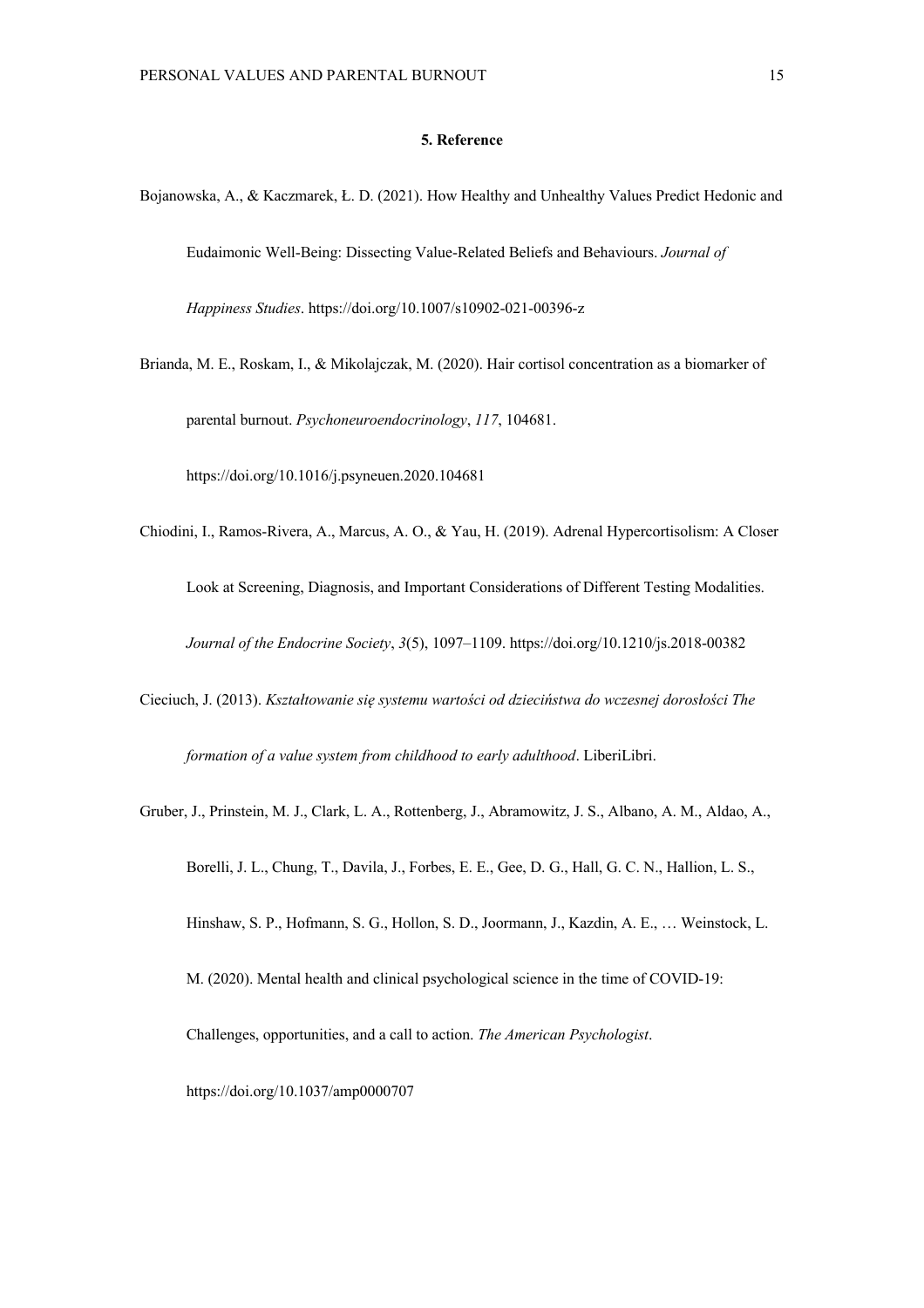Hofstede, G. (2001). *Culture's consequences: Comparing values, behaviors, institutions, and* 

*organizations across nations* (2nd ed.). SAGE.

Holsboer, F., & Ising, M. (2010). Stress hormone regulation: Biological role and translation into therapy. *Annual Review of Psychology*, *61*, 81–109, C1-11.

https://doi.org/10.1146/annurev.psych.093008.100321

Kağıtçıbaşı, Ç. (1996). The Autonomous-Relational Self. *European Psychologist*, *1*(3), 180–186.

https://doi.org/10.1027/1016-9040.1.3.180

- Kağıtçıbaşı, Ç. (2005). Autonomy and relatedness in cultural context: Implications for self and family. *Journal of Cross-Cultural Psychology*, *36*(4), 403–422.
- Lin, G.-X., Hansotte, L., Szczygieł, D., Meeussen, L., Roskam, I., & Mikolajczak, M. (2021).

Parenting with a smile: Display rules, regulatory effort, and parental burnout. *Journal of Social and Personal Relationships*, *38*(9), 2701–2721. https://doi.org/10.1177/02654075211019124

- Lin, G.-X., & Szczygieł, D. (2022). Perfectionistic parents are burnt out by hiding emotions from their children, but this effect is attenuated by emotional intelligence. *Personality and Individual Differences*, *184*, 111187. https://doi.org/10.1016/j.paid.2021.111187
- Mikolajczak, M., Gross, J. J., & Roskam, I. (2019). Parental Burnout: What Is It and Why Does It Matter? *Clinical Psychological Science*, *7*(6), 1319–1329.
- Mikolajczak, M., Gross, J. J., & Roskam, I. (2021). Beyond job burnout: Parental burnout! *Trends in*

*Cognitive Sciences*. https://doi.org/10.1016/j.tics.2021.01.012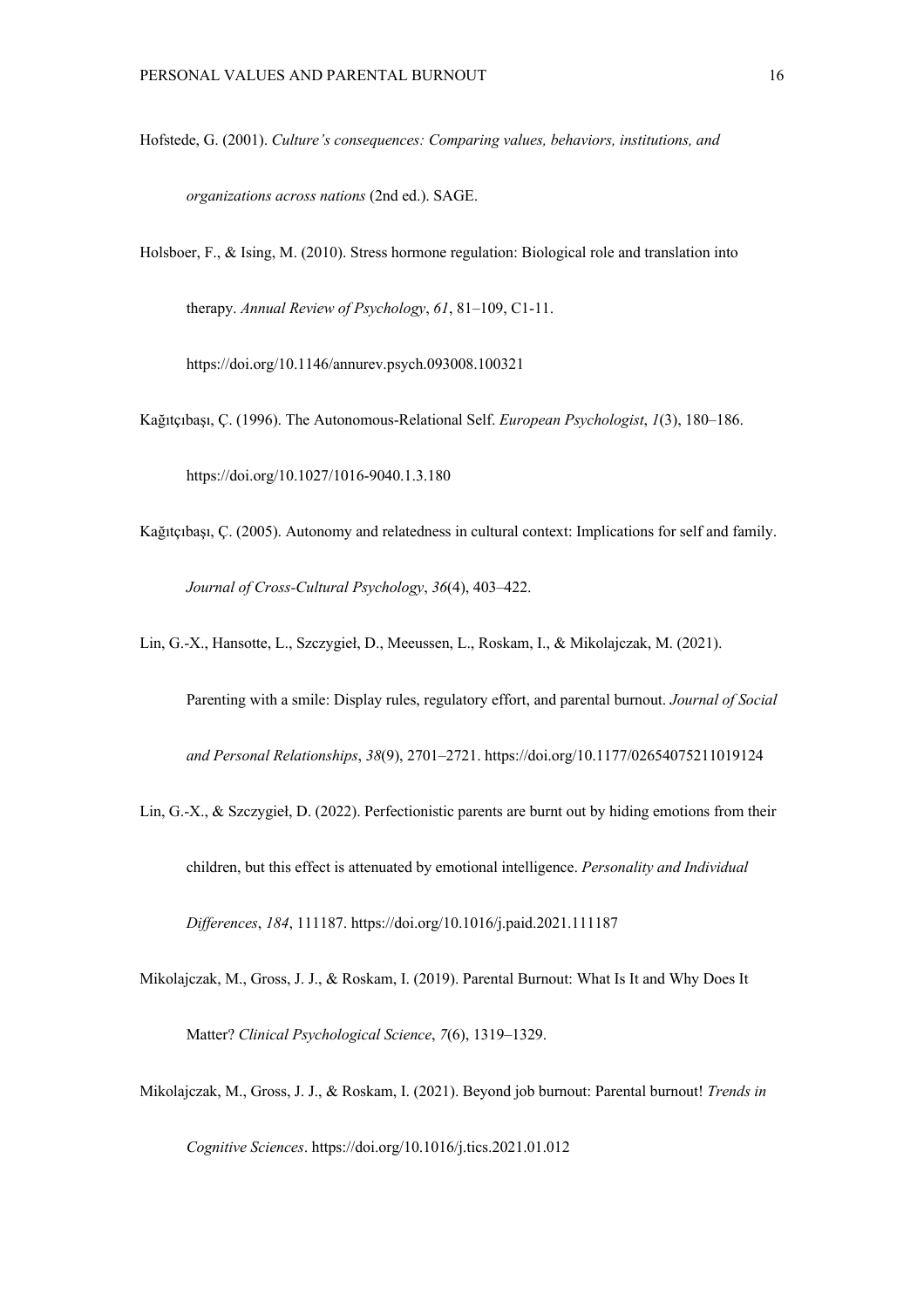- Oishi, S., Schimmack, U., Diener, E., & Suh, E. M. (1998). The Measurement of Values and Individualism-Collectivism. *Personality and Social Psychology Bulletin*, *24*(11), 1177–1189. https://doi.org/10.1177/01461672982411005
- Roskam, I., Aguiar, J., Akgun, E., Arikan, G., Artavia, M., Avalosse, H., Aunola, K., Bader, M.,

Bahati, C., Barham, E. J., Besson, E., Beyers, W., Boujut, E., Brianda, M. E., Brytek-Matera, A., Carbonneau, N., César, F., Chen, B.-B., Dorard, G., … Mikolajczak, M. (2021). Parental Burnout Around the Globe: A 42-Country Study. *Affective Science*, *2*(1), 58–79. https://doi.org/10.1007/s42761-020-00028-4

- Roskam, I., Brianda, M.-E., & Mikolajczak, M. (2018). A Step Forward in the Conceptualization and Measurement of Parental Burnout: The Parental Burnout Assessment (PBA). *Frontiers in Psychology*, *9*. https://doi.org/10.3389/fpsyg.2018.00758
- Roskam, I., & Mikolajczak, M. (2020). Gender Differences in the Nature, Antecedents and Consequences of Parental Burnout. *Sex Roles*, *83*(7), 485–498. https://doi.org/10.1007/s11199- 020-01121-5
- Sagiv, L., Roccas, S., Cieciuch, J., & Schwartz, S. H. (2017). Personal values in human life. *Nature Human Behaviour*, *1*(9), 630–639. https://doi.org/10.1038/s41562-017-0185-3
- Sandy, C. J., Gosling, S. D., Schwartz, S. H., & Koelkebeck, T. (2017). The Development and Validation of Brief and Ultrabrief Measures of Values. *Journal of Personality Assessment*, *99*(5), 545–555. https://doi.org/10.1080/00223891.2016.1231115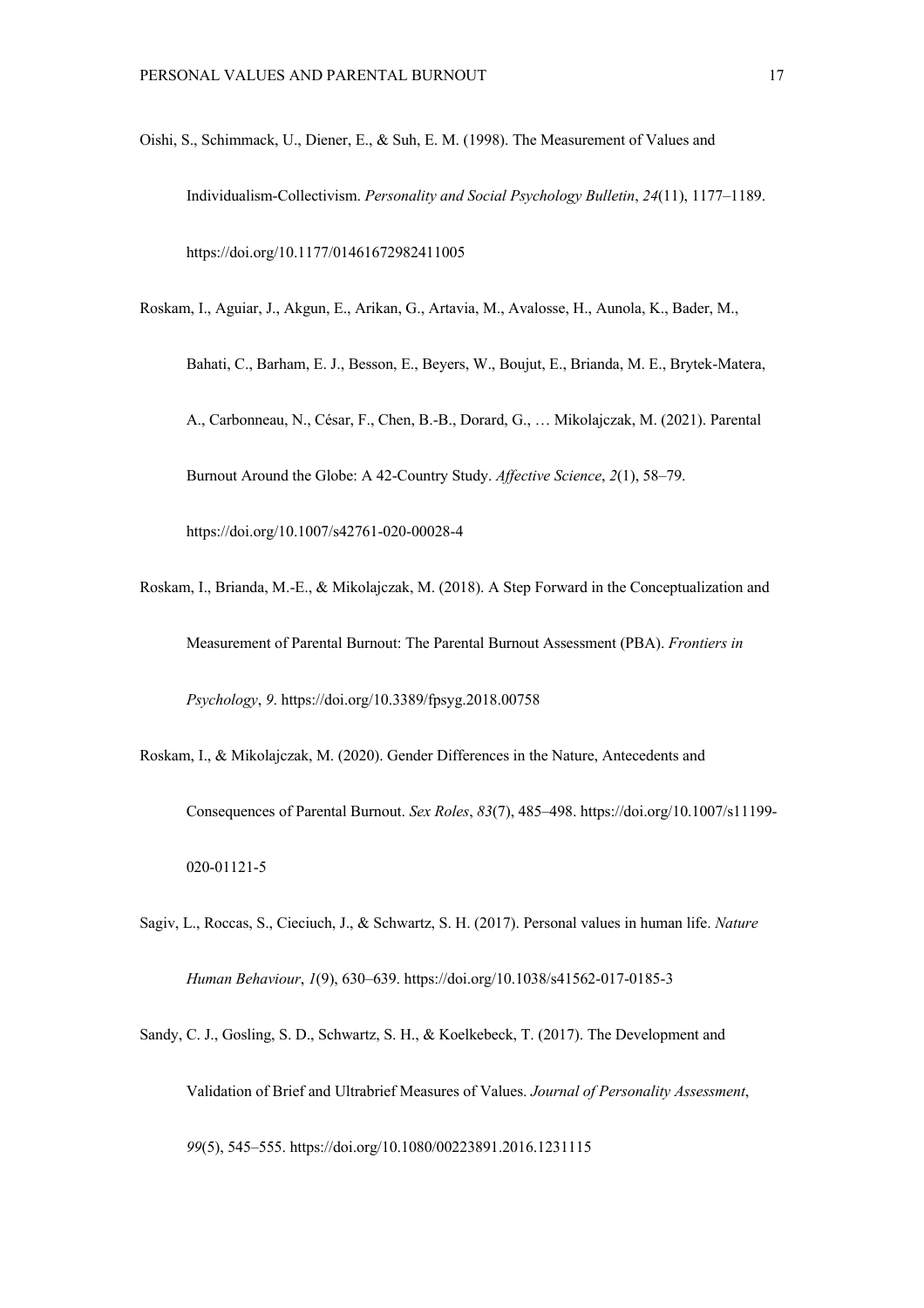Schwartz, S. H. (1992). Universals in the Content and Structure of Values: Theoretical Advances and Empirical Tests in 20 Countries. In M. P. Zanna (Ed.), *Advances in Experimental Social Psychology* (Vol. 25, pp. 1–65). Academic Press. https://doi.org/10.1016/S0065- 2601(08)60281-6

- Schwartz, S. H. (1994). Beyond individualism/collectivism: New cultural dimensions of values. In *Individualism and collectivism: Theory, method, and applications* (pp. 85–119). Sage Publications, Inc.
- Schwartz, S. H., & Bardi, A. (2001). Value Hierarchies Across Cultures: Taking a Similarities Perspective. *Journal of Cross-Cultural Psychology*, *32*(3), 268–290.

https://doi.org/10.1177/0022022101032003002

- Schwartz, S. H., & Rubel, T. (2005). Sex differences in value priorities: Cross-cultural and multimethod studies. *Journal of Personality and Social Psychology*, *89*(6), 1010–1028. https://doi.org/10.1037/0022-3514.89.6.1010
- Sortheix, F. M., & Schwartz, S. H. (2017). Values that Underlie and Undermine Well–Being: Variability across Countries. *European Journal of Personality*, *31*(2), 187–201. https://doi.org/10.1002/per.2096
- Suizzo, M.-A. (2007). Parents' Goals and Values for Children: Dimensions of Independence and Interdependence Across Four U.S. Ethnic Groups. *Journal of Cross-Cultural Psychology*,

*38*(4), 506–530. https://doi.org/10.1177/0022022107302365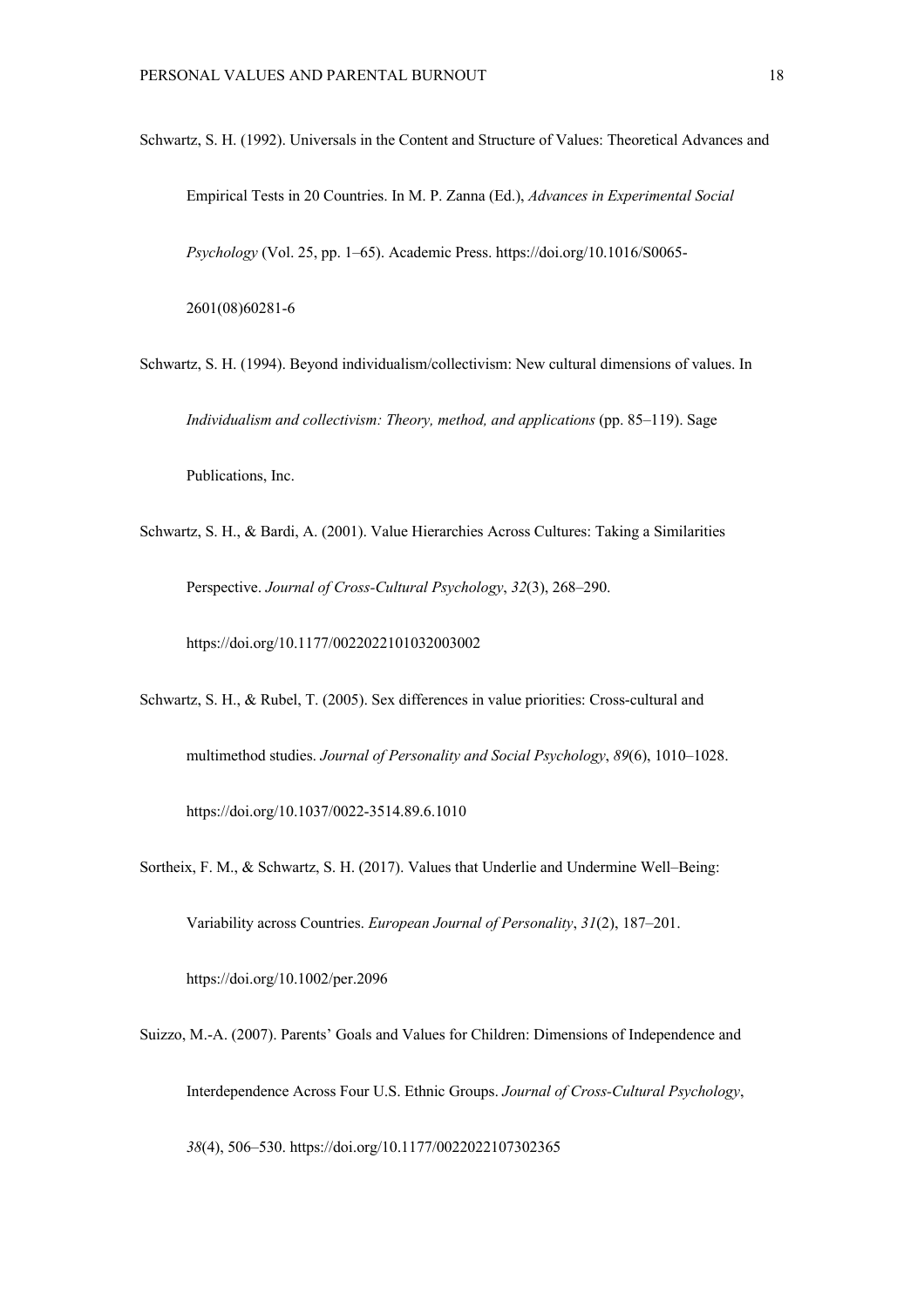Szczygieł, D., Sekulowicz, M., Kwiatkowski, P., Roskam, I., & Mikolajczak, M. (2020). Validation of the Polish Version of the Parental Burnout Assessment (PBA). *New Directions in Child and Adolescent Development*, *174*, 1–22. https://doi.org/10.1002/cad.20385

Tamis-LeMonda, C. S., Way, N., Hughes, D., Yoshikawa, H., Kalman, R. K., & Niwa, E. Y. (2008).

Parents' Goals for Children: The Dynamic Coexistence of Individualism and Collectivism in Cultures and Individuals. *Social Development*, *17*(1), 183–209. https://doi.org/10.1111/j.1467- 9507.2007.00419.x

Zacharopoulos, G., Hanel, P. H. P., Wolfradt, U., Maio, G. R., & Linden, D. E. J. (2021). The relations between pathological personality traits and human values. *Personality and Individual Differences*, *179*, 110766. https://doi.org/10.1016/j.paid.2021.110766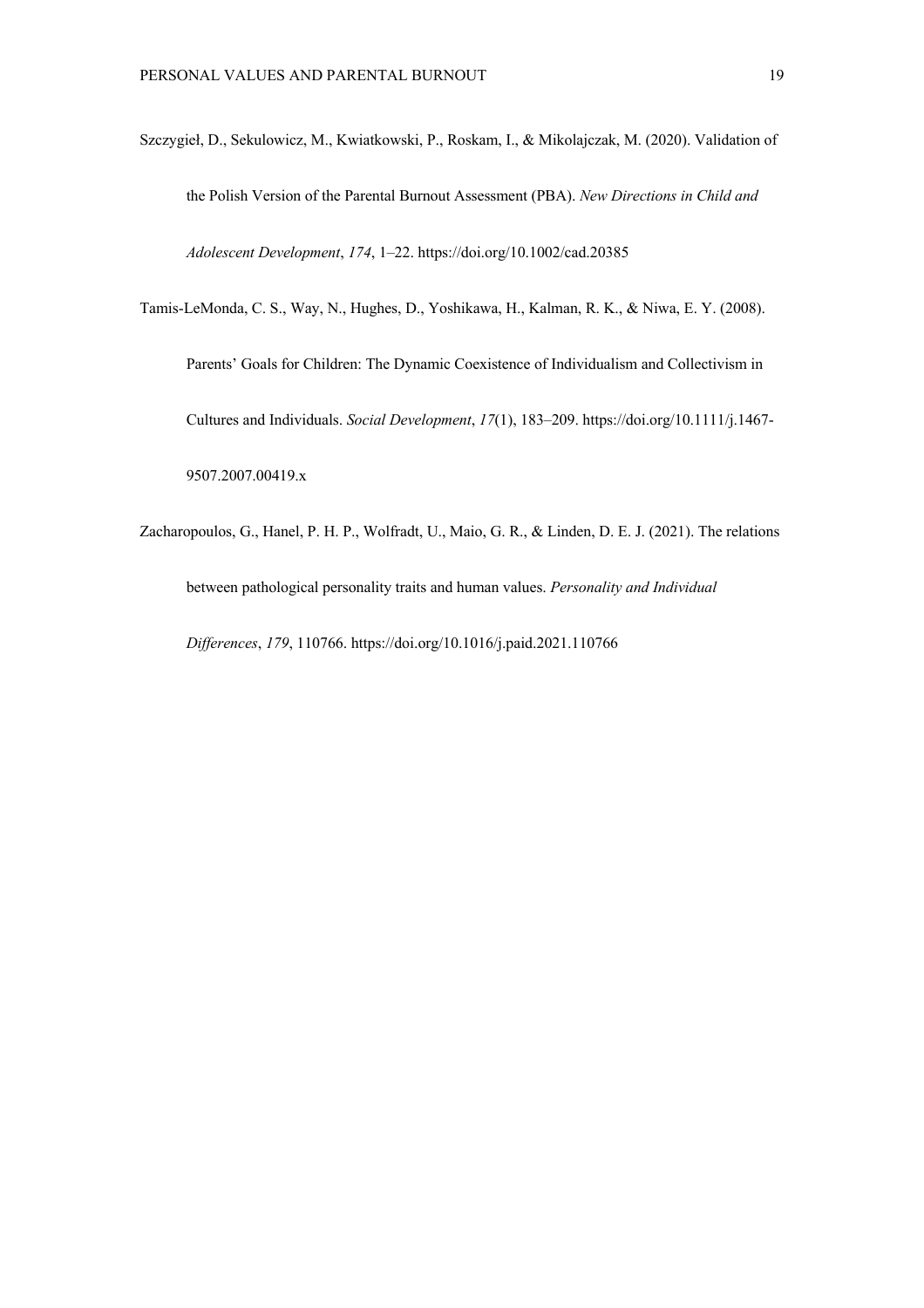# **Table 1**

| Variables          | $\boldsymbol{M}$ | $\,SD$ | 1         | 2         | 3         | $\overline{4}$ | 5         | 6        | $\tau$   | 8        | 9        | 10       |
|--------------------|------------------|--------|-----------|-----------|-----------|----------------|-----------|----------|----------|----------|----------|----------|
| 1 Parental Burnout | 31.34            | 26.47  |           |           |           |                |           |          |          |          |          |          |
| 2 Conformity       | 0.21             | 1.00   | $-.09*$   |           |           |                |           |          |          |          |          |          |
| 3 Tradition        | $-0.60$          | 1.06   | $-.10*$   | $.38***$  |           |                |           |          |          |          |          |          |
| 4 Benevolence      | 0.78             | 0.90   | $-.21$ ** | .04       | .02       |                |           |          |          |          |          |          |
| 5 Universalism     | 0.69             | 0.94   | $-.13***$ | $-.03$    | $-.03$    | $.40**$        |           |          |          |          |          |          |
| 6 Self-Direction   | 0.54             | 0.82   | $-.06$    | $-.40**$  | $-.33***$ | .01            | .03       |          |          |          |          |          |
| 7 Simulation       | $-0.14$          | 0.87   | $-.04$    | $-.48**$  | $-.37**$  | $-.27**$       | $-.24**$  | $.33***$ |          |          |          |          |
| 8 Hedonism         | $-0.59$          | 0.96   | .05       | $-.33***$ | $-.31***$ | $-.33**$       | $-.32**$  | $-.02$   | $.36***$ |          |          |          |
| 9 Achievement      | $-0.23$          | 0.95   | $.29***$  | $-.26$ ** | $-.32**$  | $-.38***$      | $-.35***$ | $-.06$   | $.11***$ | $.15***$ |          |          |
| 10 Power           | $-0.65$          | 1.00   | $.30**$   | $-.26$ ** | $-.26$ ** | $-.32**$       | $-.37**$  | $-13**$  | .01      | .05      | $.33***$ |          |
| 11 Security        | $-0.01$          | 0.90   | $-.03$    | $.18***$  | .04       | $-.14**$       | $-.05$    | $-.20**$ | $-.29**$ | $-.22**$ | $-.23**$ | $-.10**$ |

*Descriptive Statistics and Correlation Among Parental Burnout and Personal Values*

*Note*. Each value score was centred, as suggested by Schwartz (1992). Correlations among variables are shown below the diagonal.  $\dot{p} \leq 0.05$ .  $\dot{p} \leq 0.01$ .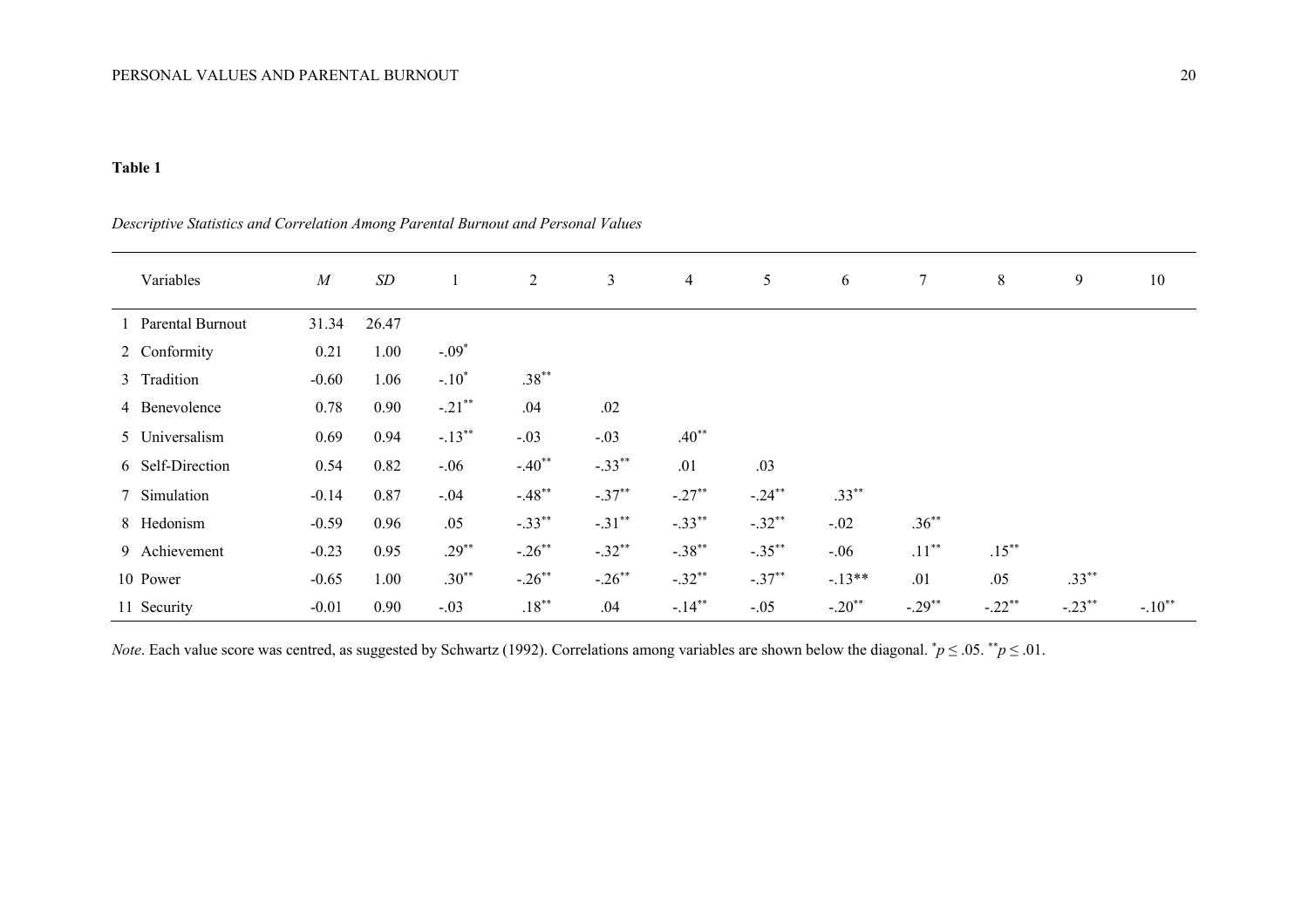# **Table 2**

*Hierarchical Regression Coefficients* 

| Variables                               | $\boldsymbol{b}$ | <b>SE</b> | β      | $\boldsymbol{t}$ | $\boldsymbol{p}$ | $95\%$ CI of b |         |
|-----------------------------------------|------------------|-----------|--------|------------------|------------------|----------------|---------|
|                                         |                  |           |        |                  |                  | LL             | UL      |
| <b>Step 1: Sociodemographic Factors</b> |                  |           |        |                  |                  |                |         |
| Gender (father)                         | $-9.98$          | 2.22      | $-.19$ | $-4.50$          | .000             | $-14.33$       | $-5.62$ |
| Age                                     | $-0.63$          | 0.23      | $-.17$ | $-2.76$          | .006             | $-1.07$        | $-0.18$ |
| Educational level                       | $-0.12$          | 0.27      | $-.02$ | $-0.42$          | .672             | $-0.65$        | 0.42    |
| Employment (No Employment)              | 9.02             | 3.42      | .11    | 2.64             | .009             | 2.30           | 15.75   |
| Number of children in household         | 2.08             | 1.23      | .07    | 1.70             | .091             | $-0.33$        | 4.49    |
| Age of the oldest child                 | $-0.34$          | 0.26      | $-.08$ | $-1.30$          | .193             | $-0.85$        | 0.17    |
| Child with disabilities                 | $-3.16$          | 5.50      | $-.02$ | $-0.57$          | .566             | $-13.97$       | 7.65    |
| Hours spent with children               | $-1.29$          | 0.38      | $-.15$ | $-3.35$          | .001             | $-2.04$        | $-0.53$ |
| Residence Place: Village                | $-1.51$          | 2.96      | $-.02$ | $-0.51$          | .612             | $-7.32$        | 4.31    |
| Residence Place: City                   | 2.82             | 2.23      | .05    | 1.27             | .206             | $-1.55$        | 7.19    |
| Neighbourhood: Disadvantaged            | 12.20            | 5.14      | .09    | 2.38             | .018             | 2.11           | 22.28   |
| Neighbourhood: Prosperous               | 2.64             | 2.44      | .04    | 1.08             | .281             | $-2.16$        | 7.43    |
| Single parent family                    | 6.51             | 3.43      | .07    | 1.90             | .058             | $-0.24$        | 13.25   |
| Step-family                             | 2.34             | 4.39      | .02    | 0.53             | .594             | $-6.28$        | 10.96   |
| Multi-generational family               | 1.08             | 6.39      | .01    | 0.17             | .866             | $-11.47$       | 13.63   |
| Other family types                      | 46.24            | 18.92     | .10    | 2.45             | .015             | 9.10           | 83.39   |

 $F(16, 622) = 5.40^{***}; \Delta R^2 = .12; \Delta R^2_{\text{adjusted}} = .10$ 

| <b>Step 2: Personal Values</b> |         |      |        |         |       |         |         |
|--------------------------------|---------|------|--------|---------|-------|---------|---------|
| Conformity                     | 1.07    | 1.04 | .04    | 1.02    | - 307 | $-0.98$ | 3.11    |
| Tradition                      | 0.63    | 1.04 | .03    | 0.60    | .546  | $-1.41$ | 2.66    |
| <b>Benevolence</b>             | $-3.14$ | 1.20 | $-.11$ | $-2.62$ | .009  | $-5.49$ | $-0.79$ |
| Universalism                   | 1.17    | 1.20 | .04    | 0.98    | -328  | $-1.18$ | 3.52    |
| Achievement                    | 5.98    | 1.21 | .21    | 4.95    | .000  | 3.61    | 8.36    |
| Power                          | 5.71    | 1.11 | .22    | 5.16    | .000. | 3.53    | 7.88    |

 $F (6, 616) = 17.84***; \Delta R^2 = .13; \Delta R^2_{\text{adjusted}} = .13$